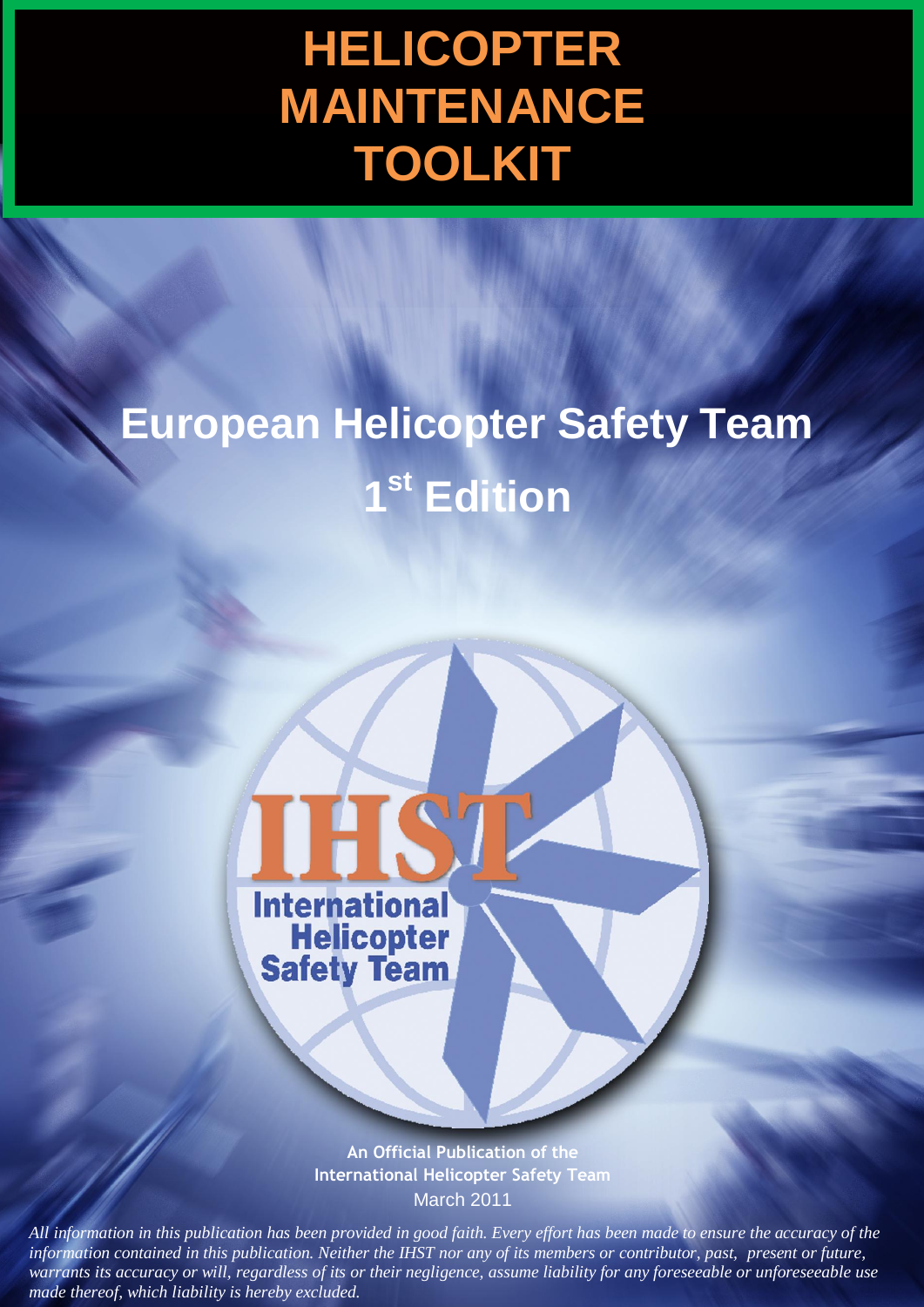#### **ACKNOWLEDGEMENTS**

Many people on both the European Helicopter Safety Team and the International Safety Team contributed to this tool kit. However, I would like to take this opportunity to publicly thank the following individuals who went "above and beyond" to provide an excellent reference for the worldwide helicopter community. These are:

Dave Casson Casson Aviation Ltd

Michel Masson EHEST Secretary and EHSAT Co Chair<br>EASA Safety Action Coordinator EASA Safety Action Coordinator nder der den staat van de staat van de staat van de staat van de staat van de staat van de staat van de staat<br>Stern van de staat van de staat van de staat van de staat van de staat van de staat van de staat van de staat

Bob Sheffield Managing Director Shell Aircraft Ltd.

Fred Brisbois Co Chair US Safety Implementation Team Sikorsky Aircraft Corporation

Again, thanks to all of you...

David L Huntzinger Leader, EHSIT Specialist Team Maintenance EHEST Co Chair VP Fleet Safety, Eurocopter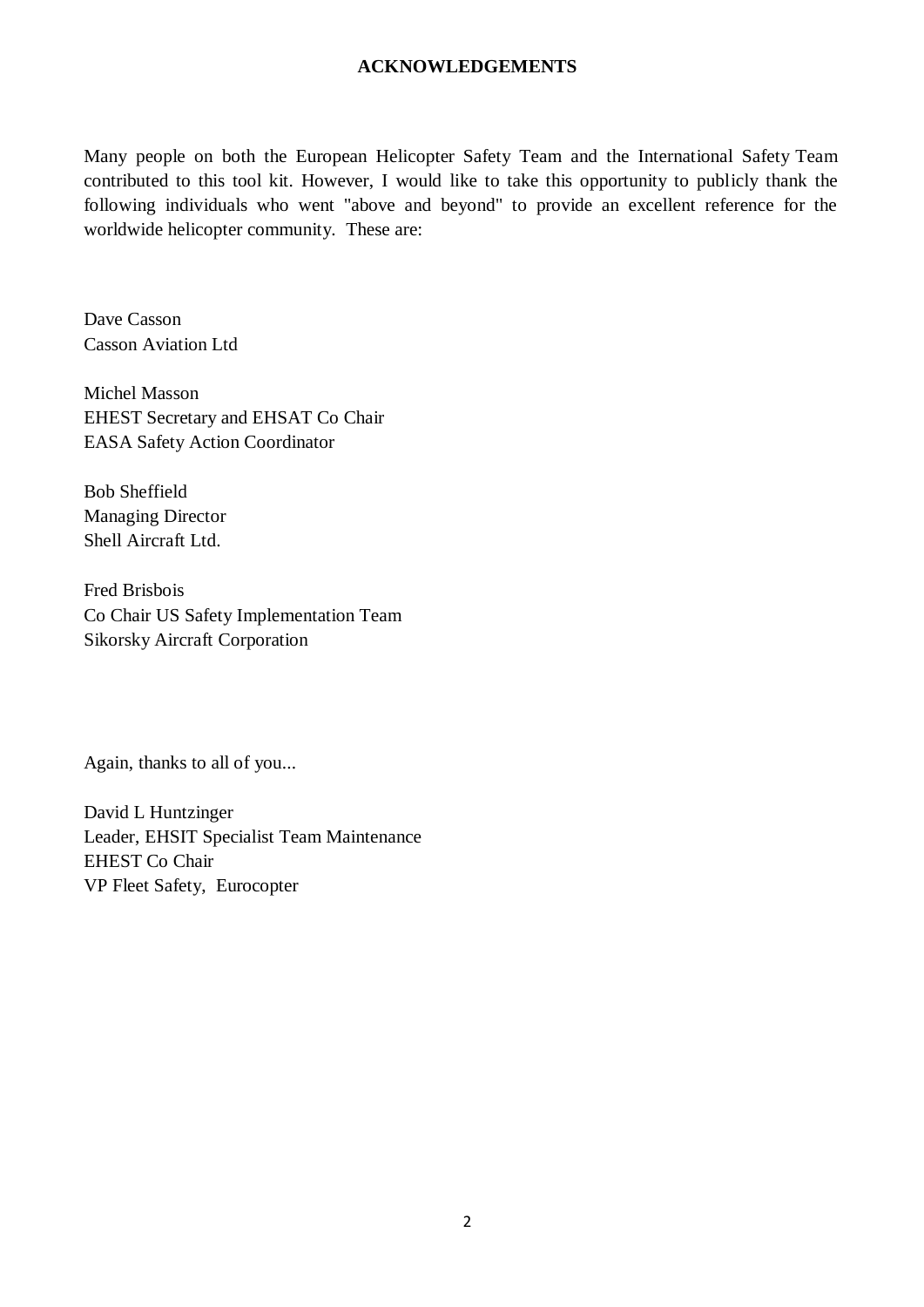#### **INTRODUCTION**

The people who maintain aircraft in a safe and airworthy condition are the backbone of aviation. And, they have done so since the dawn of aviation. As John Goglia, a career Airframe and Powerplant mechanic and former Member of the US National Transportation Safety Board, is fond of reminding us, the first pilots, the Wright brothers, were mechanics first.



The Maintenance Tool Kit is intended to provide

helicopter operators with a framework of guidance material to ensure that they can safely maintain their aircraft in airworthy readiness for operations in the most cost-effective manner possible. No matter what size company or how many helicopters are involved, it is essential for all the stakeholders, including the owners, operators and their customers, to agree on how maintenance is to be done and to document that agreement to assure a shared understanding and consistent execution.

This tool kit is designed to complement the other tool kits generated by the International Helicopter Safety Team (IHST). These are located on the IHST website [\(www.ihst.org\)](http://www.ihst.org/). They include the Safety Management System (SMS) Tool Kit, Training Tool Kit, Risk Assessment Tool and the Helicopter Flight Data Monitoring Tool Kit. The safety principles described in the SMS Tool Kit are, among other proven practices, the foundation for the maintenance principles of this toolkit and the relevant practices described in that tool kit will be referenced, but not replicated herein.

The European Helicopter Safety Team (EHEST) analyzed 311 accidents during the period beginning in 2000 and ending with 2005. In those accidents, maintenance was identified in 14% of the events. The IHST's Joint Helicopter Safety Analysis Team (JHSAT), based in North America, conducted a similar effort. In their study of accidents occurring in the year 2000, 24% of the accidents identified maintenance as a causal factor. Subsequent study of accidents that occurred in 2001 found 19% involved maintenance.

In addition, one of the other accident causation categories is entitled Parts and Systems Failure. The IHST 2000 study identified poor maintenance practices as the cause in 86% of these. The primary issue was failure to follow approved instructions for continued airworthiness; i.e., failure to follow procedures. The point is that maintenance activities, or lack thereof, play a significant role in accident causation and we need to find ways to prevent those from happening.

To that end, the EHEST team also identified over 100 intervention recommendations (IRs). The IRs are actions which, had they been implemented, could have either reduced the probability or severity of the event or prevented it altogether.

The EHEST IRs were consolidated into broad categories. These included:

- Strict adherence to Instructions for Continued Airworthiness
- Confirmation of Compliance (Quality Control or QC, qualified co-worker)
- Company support (SMS, training, Quality Assurance (QA), tech pubs, engineering)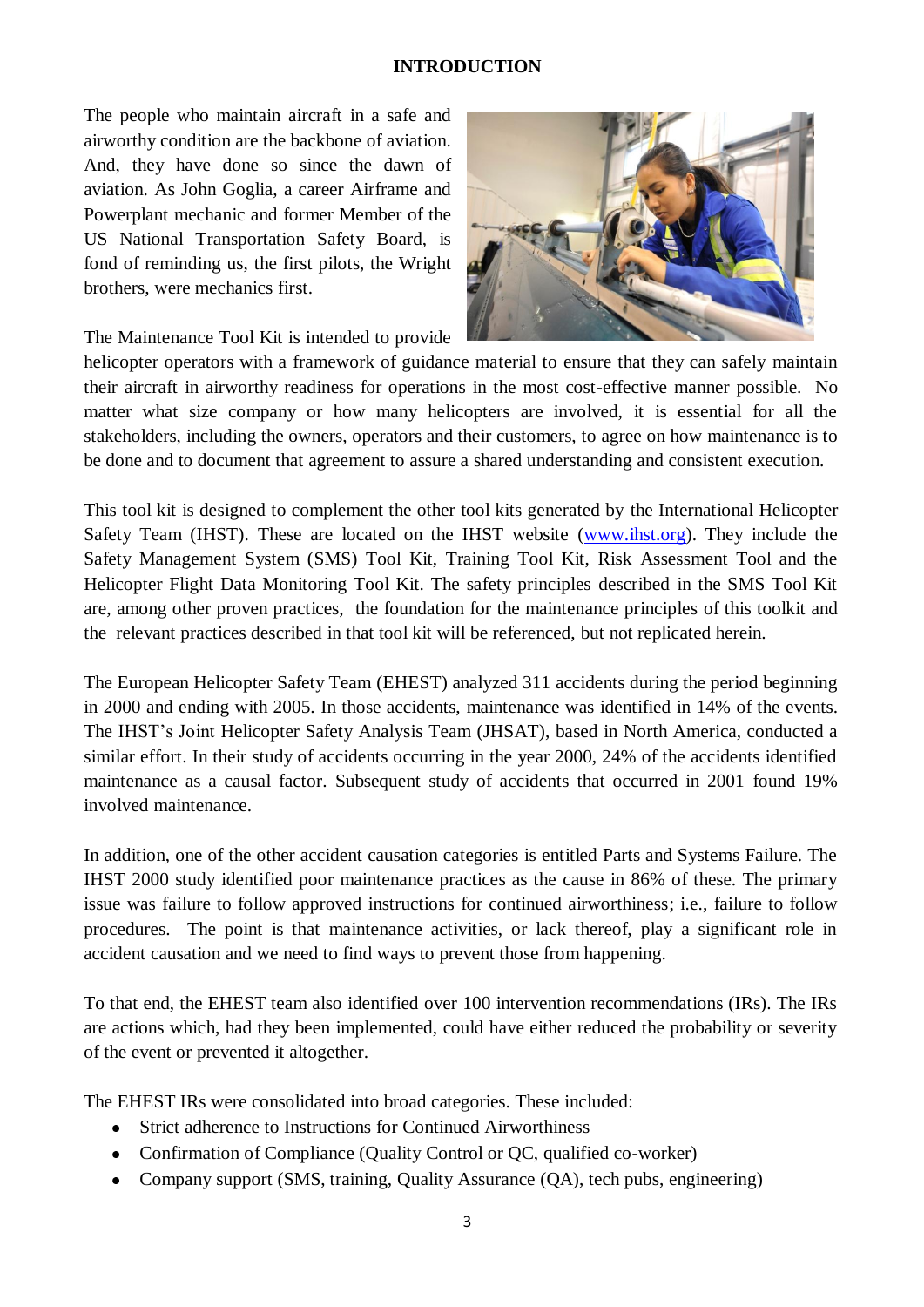- Training and competence assurance of technicians
- More complete original equipment manufacturer (OEM) information
- Civil aviation authority (CAA) oversight

The IHST findings, including the IRs, were nearly the same. They identified some additional prevention recommendations. These included:

- Use of approved parts
- Health and usage monitoring systems (HUMS)

The Maintenance Tool Kit is offered as a resource for maintenance technicians everywhere and anywhere. The format is a skeletal reflection of what is known in some regions of the world as a maintenance organisation exposition. The intent of this tool kit is for helicopter operators to assess their existing maintenance activities against these guidelines. Chapter 1 addresses the purpose of the helicopter operator's maintenance organisation, its scope of work, key roles and responsibilities, key policies (e.g. quality and safety) and resource requirements. The remaining chapters give guidelines

for maintenance procedures, quality assurance, training and competence assurance, record keeping, HUMS, maintenance support equipment and fuel systems.

This Maintenance Tool Kit refers to external documents that provide more detailed reference material that may be applicable for various guidelines suggested in this document.



counter the regulations applicable to the operator but to show best practice used by many operators throughout the world. Many items of best practices are taken from authority regulations such as EASA and the FAA. Others are taken from the Oil & Gas Producers (OGP) standards and individual helicopter operators and major clients of helicopter operators. It is important to note that the operator's relevant Authorities regulations must take precedence over the guidelines in this toolkit and where there is potential for any conflict the relevant National or Regional Authority requirements must be upheld and followed.

The toolkit has been developed primarily in a bullet point format to allow helicopter operators to use as a checklist. It is important to note that the toolkit is written as a "what" to do and not a prescriptive "how" to do. The operator can decide how the maintenance checklist guidelines can be implemented in it's own organisation. This Toolkit offers broadly accepted best practices for helicopter maintenance. While in many cases these best practices described in this Toolkit may exceed regulatory requirements, operators remain responsible for ensuring that all applicable civil aviation authority's requirements are met.

If you have any comments or suggestions, please contact: Mr. David Huntzinger, EHEST Co-Chair at [david.huntzinger@eurocopter.com](mailto:david.huntzinger@eurocopter.com)

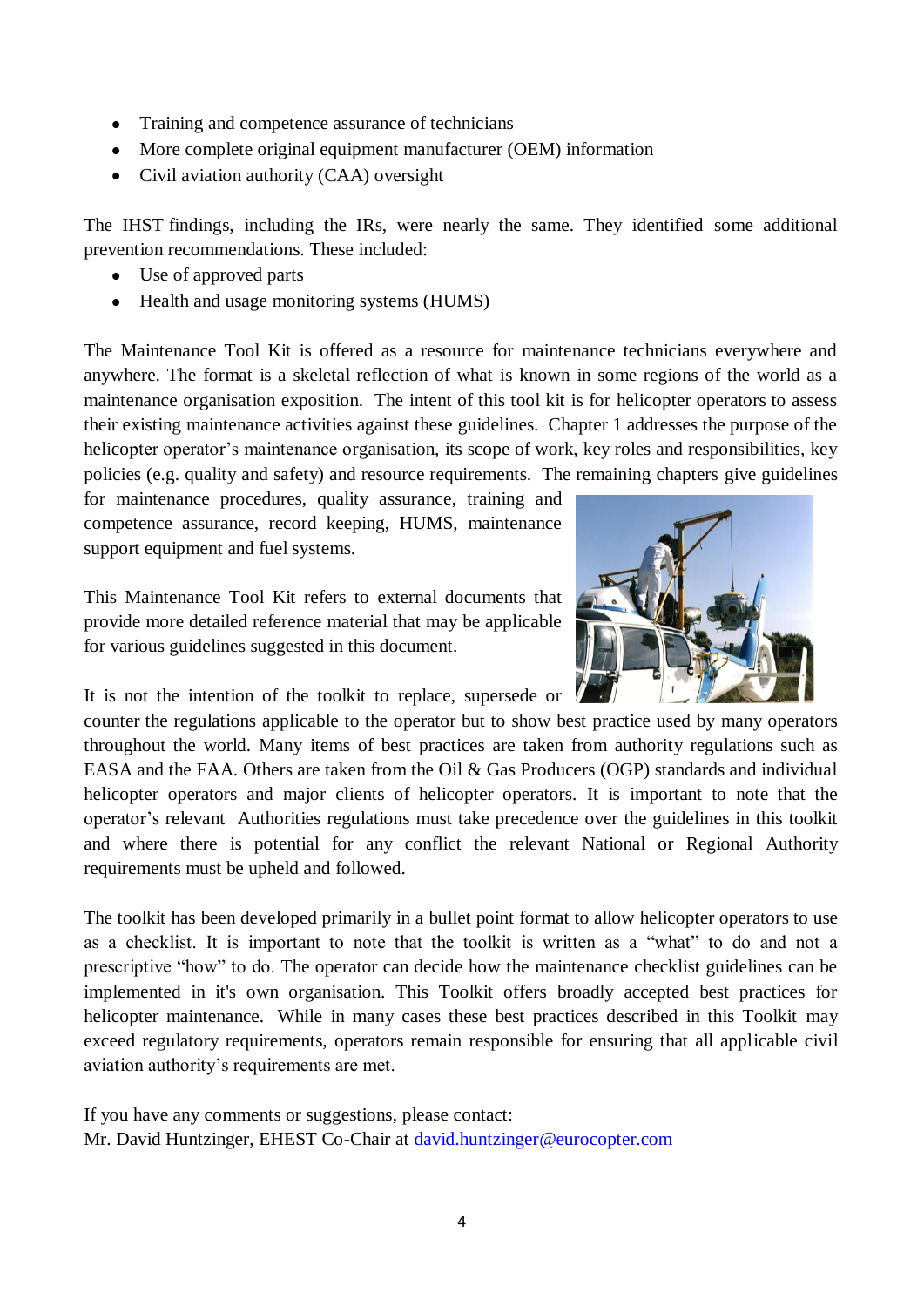# **TABLE OF CONTENTS**

# **Chapter 1 Maintenance Management**

| 1.1 |                                                             | 6              |
|-----|-------------------------------------------------------------|----------------|
| 1.2 |                                                             | 6              |
| 1.3 |                                                             | 6              |
| 1.4 |                                                             |                |
| 1.5 |                                                             | $\overline{7}$ |
| 1.6 |                                                             | 9              |
| 1.7 |                                                             | 9              |
| 1.8 |                                                             | 9              |
|     | <b>Chapter 2 Maintenance</b>                                |                |
| 2.1 |                                                             |                |
| 2.2 |                                                             |                |
|     | <b>Chapter 3</b> Maintenance Administration & Documentation |                |
| 3.1 |                                                             |                |
| 3.2 |                                                             |                |
| 3.3 |                                                             |                |
| 3.4 |                                                             |                |
| 3.5 |                                                             |                |
|     | <b>Chapter 4 Helicopter Parts Store</b>                     |                |
| 4.1 |                                                             |                |
| 4.2 |                                                             |                |
| 4.3 |                                                             |                |
|     |                                                             |                |
|     | <b>Chapter 6 Quality Assurance</b>                          |                |
| 6.1 |                                                             |                |
| 6.2 |                                                             | 18             |
| 6.3 |                                                             |                |
| 6.4 |                                                             |                |
| 6.5 |                                                             | 19             |
| 6.6 |                                                             |                |
|     | <b>Chapter 7</b>                                            | 21             |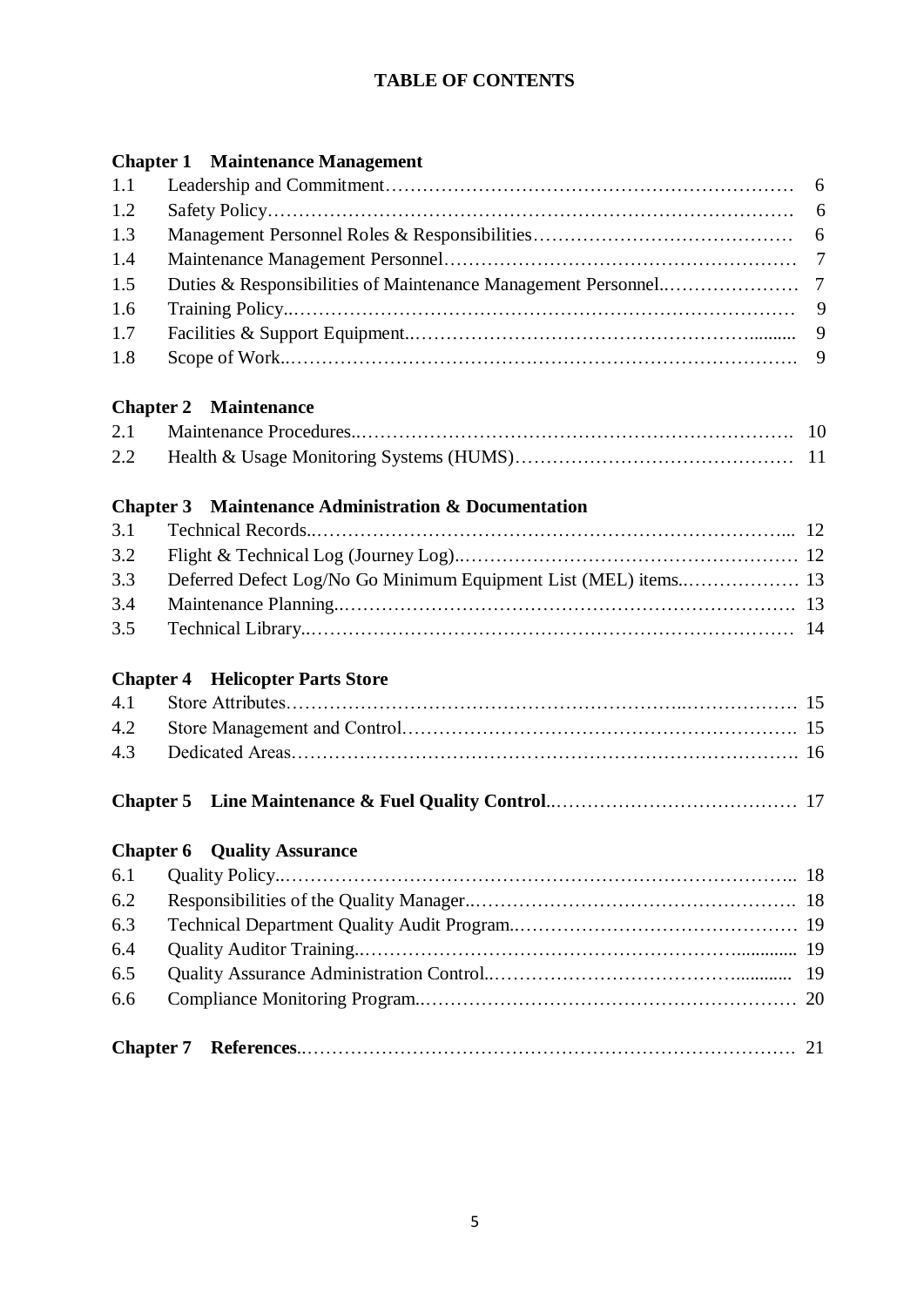#### **MAINTENANCE MANAGEMENT**

#### **1.1 Leadership Commitment**

The Accountable Manager has authority for ensuring that all maintenance required can be financed and carried out to the standard and requirements of the National or Regional Authorities and the company maintenance exposition document.

#### **1.2 Safety Policy**

The Safety Policy is the company's internal and external declaration that safety is the organisation's first priority. It reflects the safety philosophy, policy direction and commitment of top management to a safe operation.



The safety policy is the basis for establishing and executing the Safety Management System (SMS) and for compliance with aviation laws, regulations and procedures. All company regulations, procedures and manuals should flow from this Safety Policy.

The Safety Manager should periodically review the Safety Policy so that it reflects the Company's internal and external policies and any changes to the organisation, operation or environment.

The Safety Policy is approved and signed by the person with overall accountability for the entire business; e.g., the Chief Executive Officer.

#### **1.3 Management Personnel Roles & Responsibilities**

A company should have sufficient maintenance management personnel commensurate with the size and the scope of work of the company.

#### **1.3.1 Accountable Manager**

The Accountable Manager is responsible to the company owners or board and the National or Regional Authorities for the following:

- Ensuring that all necessary resources are available to accomplish maintenance in accordance with the operator's civil aviation authority approval & the company Maintenance Exposition.
- Establishing and promoting the safety and quality policy specified by the civil aviation authority.
- Ensuring the risks of the maintenance activities are identified and managed to acceptable levels of safety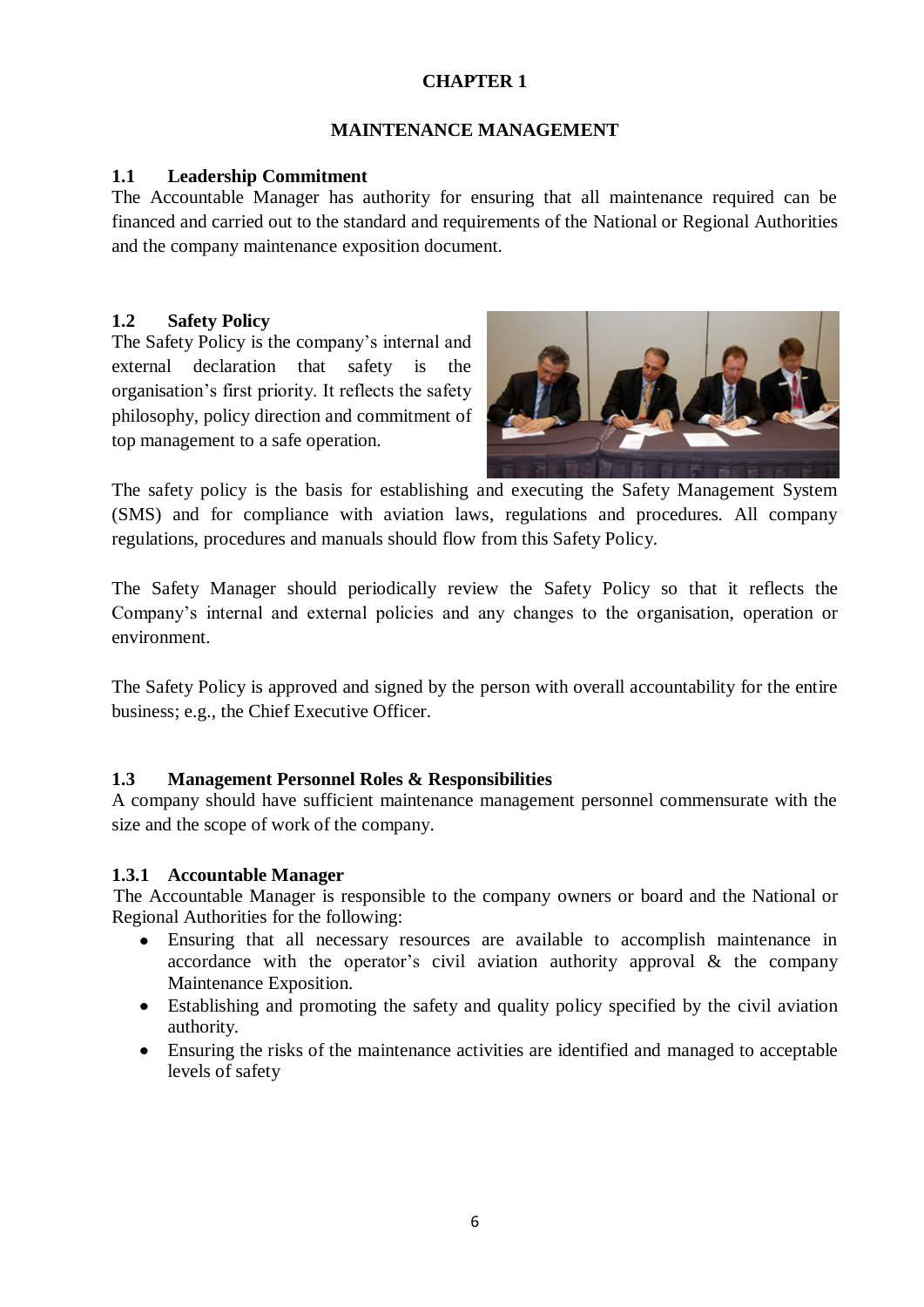#### **1.4 Maintenance Management Personnel**

The size of and scope of work of a company will dictate the number and roles of the maintenance management and supervisory positions. Typically a large organisation, operating four or more helicopters, would expect experienced staff covering the following positions. In small organisations, it may be necessary for one person to cover more than one of the recommended positions. In such cases, the company will need to



demonstrate that the key responsibilities are managed and covered adequately.

# **1.4.1 Chief Engineer or Maintenance Director (Designated Post Holder)**

There should also be a designated:

- Deputy Chief Engineer
- Shift Supervisor

#### **1.4.2 Continuous Airworthiness Manager (Designated Post Holder)**

There should also be a designated:

Deputy Continuous Airworthiness Manager

# **1.4.3 Quality Manager**

There should also be a designated:

- Quality Auditor
- **1.4.4 Stores Manager or Supplies Manager**

#### **1.5 Duties & Responsibilities of Maintenance Management Personnel**

#### **1.5.1 Chief Engineer or Maintenance Director**

The Chief Engineer (or Maintenance Director) is responsible for the following:

- Providing leadership to the maintenance team
- Planning the day to day management of maintenance activities
- Allocating sufficient trained and experienced technical staff for the required maintenance  $\bullet$ activities
- Ensuring the required manuals, paperwork, tools and spares are available to execute the  $\bullet$ work
- $\bullet$ Liaising with the flight operations department for sufficient access to the helicopters to carry out the work
- $\bullet$ Long term maintenance planning together with the flight operations department to ensure that both maintenance & flight operations requirements are satisfactorily met and that sufficient manpower is available to meet the plans
- Custodian of the maintenance SMS responsibilities  $\bullet$
- Management of deferred defects  $\bullet$
- Technician training program including recurrent training
- Attending maintenance management review meetings
- Liaising with the Civil Aviation Authority
- Currency of the company Maintenance Manual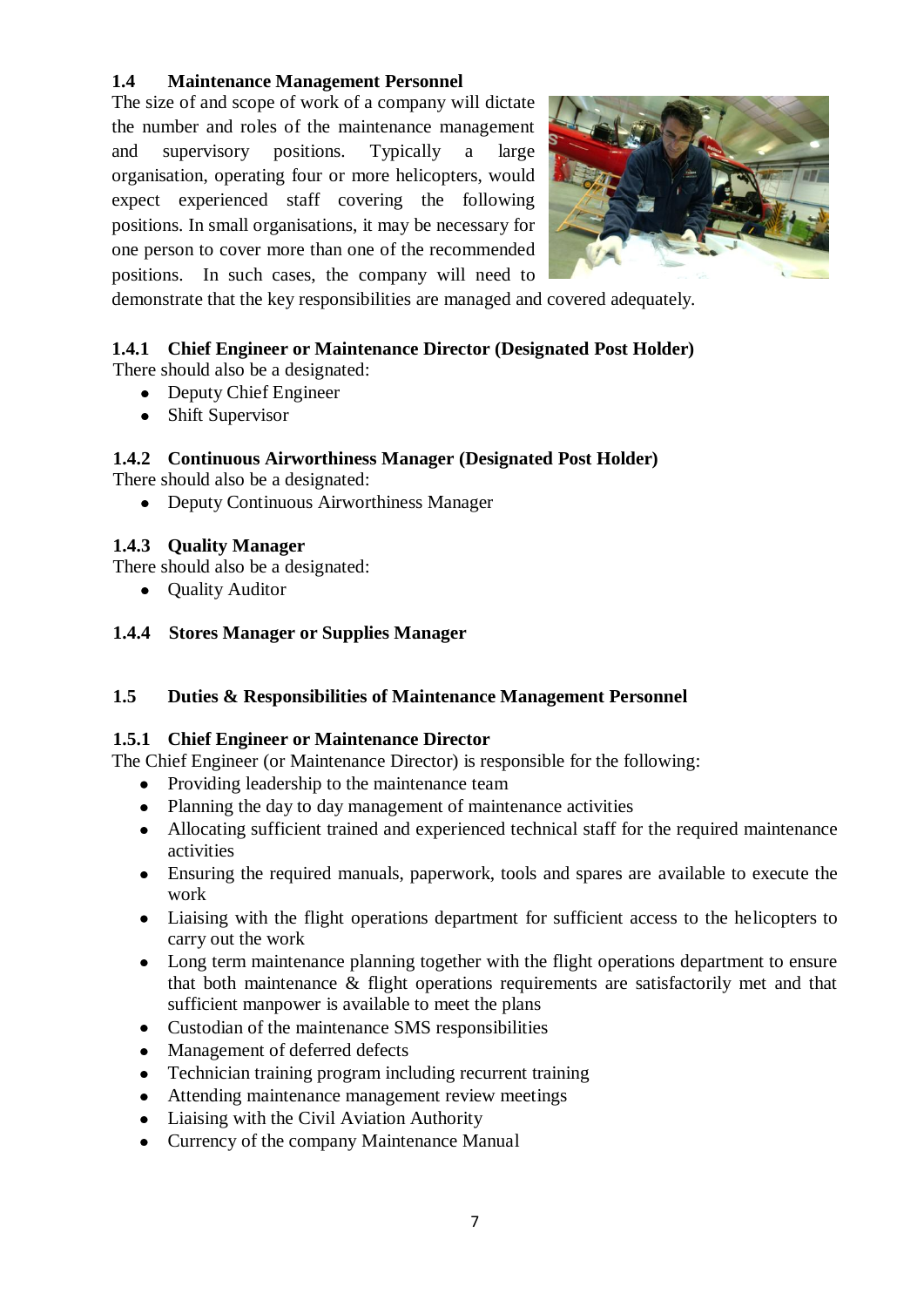# **1.5.2 Continuing Airworthiness Manager**

- The Continuing Airworthiness Manager is responsible for the following:
	- Development and control of the maintenance program
	- Management and approval of modifications or repairs
	- Ensuring that all applicable Airworthiness Directives (ADs) are embodied
	- Ensuring that all optional Service Bulletins (SBs) are reviewed for compliance and that records are kept of decisions and actions taken
	- Ensuring that all defects discovered during maintenance are satisfactorily corrected  $\bullet$
	- $\bullet$ Coordinating scheduled maintenance, embodiment of ADs, replacement of service life limited parts and component inspection requirements
	- $\bullet$ Interfacing with third party companies carrying out maintenance, repair of modification activities for the company
	- Management of the Technical Records  $\bullet$
	- Managing component reliability program  $\bullet$
	- Managing repetitive defect program  $\bullet$
	- Management of the Technical Library  $\bullet$
	- Attending maintenance management review meetings  $\bullet$
	- Liaising with the Civil Aviation Authority  $\bullet$
	- Currency of the Continuing Airworthiness Manual  $\bullet$
	- Weight and Balance data control  $\bullet$
	- HUMS
	- Aircraft certification, Certificate of Airworthiness, Export Certificate of Airworthiness,  $\bullet$ Permit to Fly
	- $\bullet$ Complex task stage worksheets (identification compilation and control)

# **1.5.3 Quality Manager**

See Section 6.2



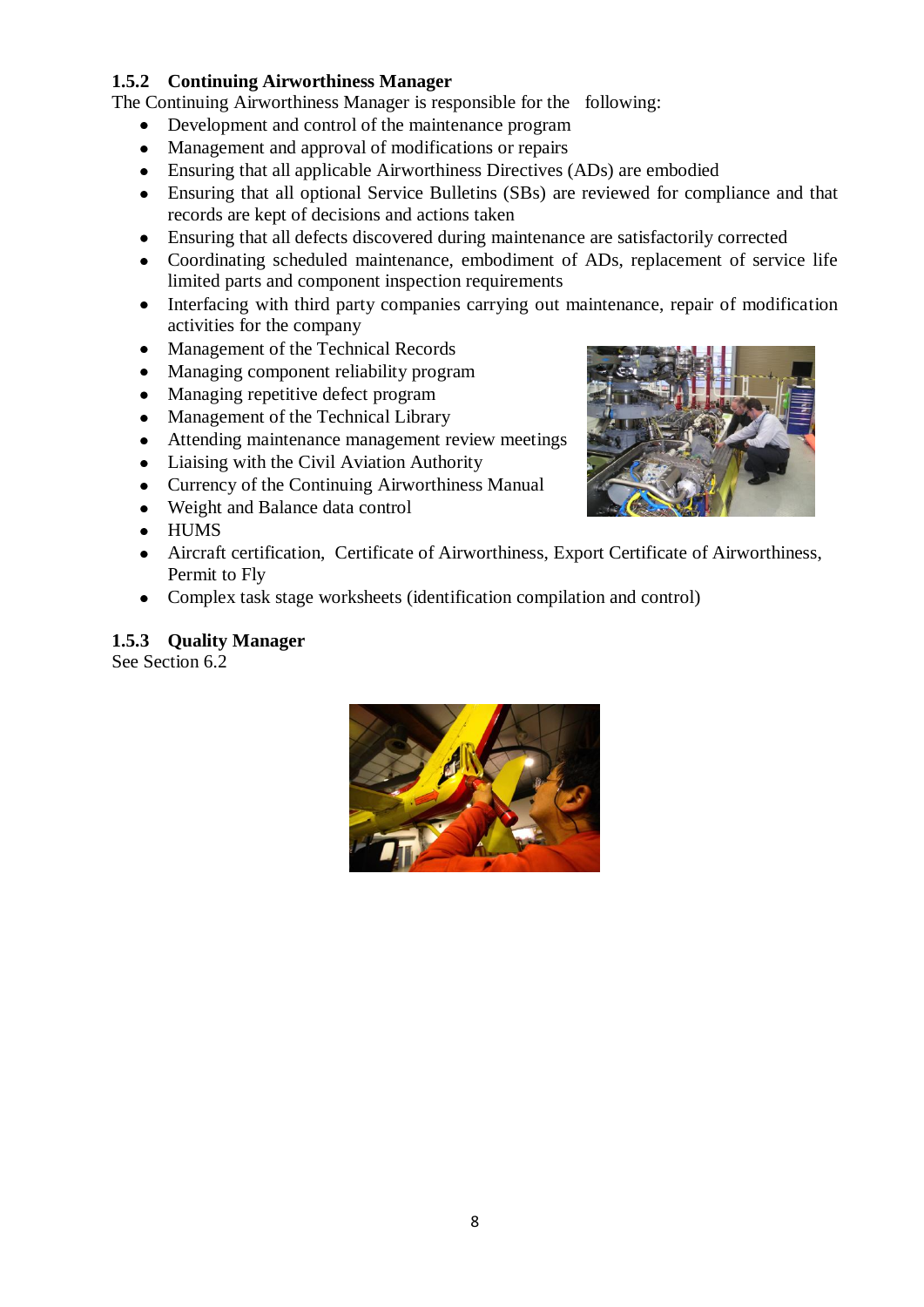# **1.5.4 Stores Manager**

The Stores Manager is responsible for the following:

- Ensuring all incoming parts have the correct approval paperwork
- That all incoming items are checked against the purchase order for correctness
- Establishing stock management standards
- Issue controls and process for parts being drawn from the stores
- Ordering replacement stock and urgently required parts whilst maintaining effective cost  $\bullet$ controls
- Stock checks
- Control of shelf life items
- Control of tools including calibrations
- Segregation of spares

#### **1.6 Training Policy**

The company must ensure that the technical staffs have received the following training:

- $\bullet$ Helicopter type training for helicopter(s) operated
- Human factors
- Introduction to SMS
- Induction training for new employees
- Any specific training, e.g. HUMS, Fuel Quality Control
- Auditor training for OA staff
- Periodic recurrent training

# **1.7 Facilities & Support Equipment**

- Description, layout and size of the hangar and associated equipment
- Description, layout, size and capability of the operator's workshops
- Description, layout and size of the store
- Description and layout of the technical offices and facilities
- Provision of facilities, equipment and tooling appropriate to the needs and scope of the maintenance capability



#### **1.8 Scope of Work**

- The operator should have an approved capability list for all their bases
- The operator should have a list of the various sub-contractors they use for component repair and overhaul including details of the subcontractor's approvals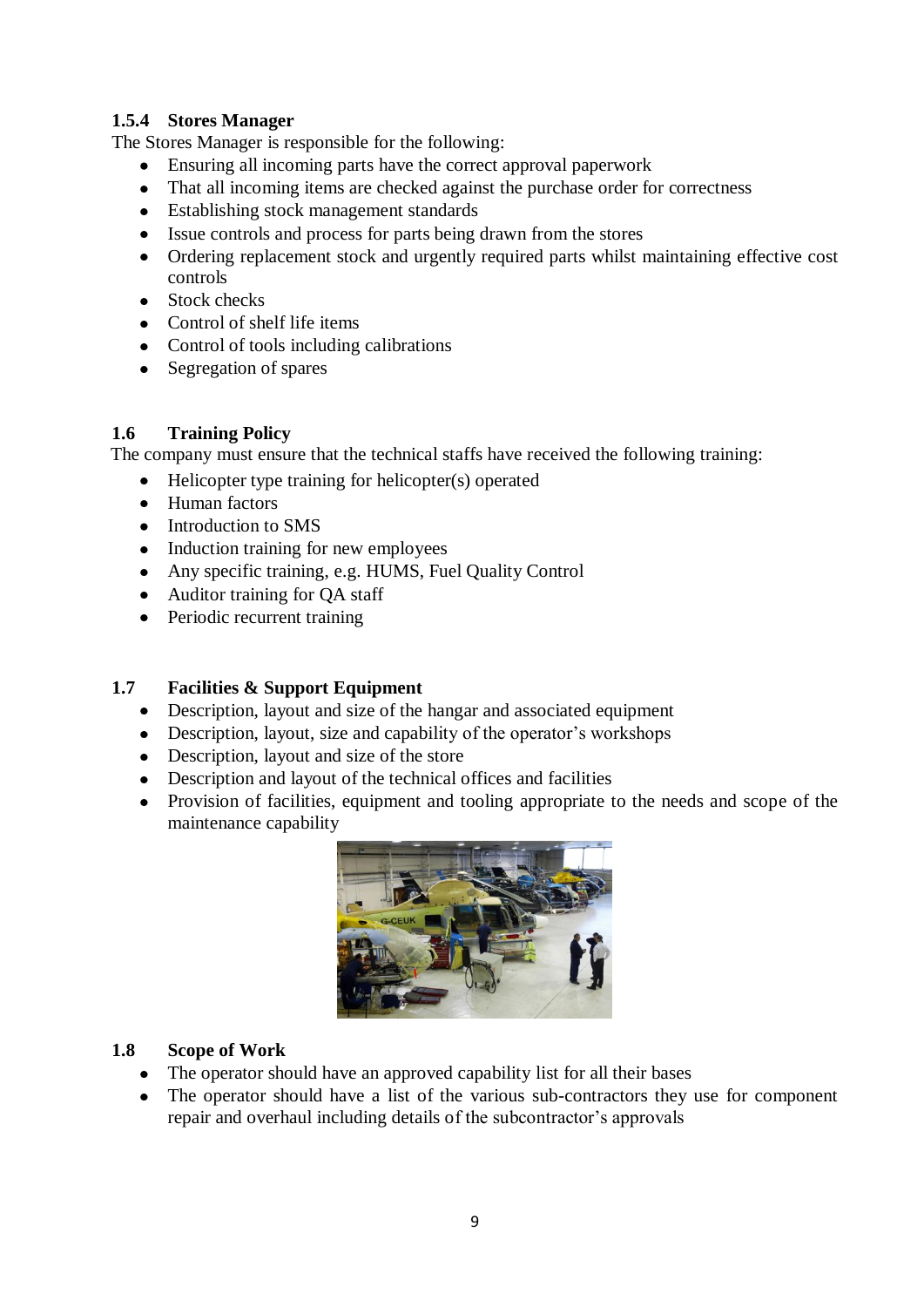# **MAINTENANCE**

# **2.1 Maintenance Procedures**

The company should have written maintenance procedures held in a controlled document such as a company Maintenance Manual or Maintenance Organisation Exposition. The document should include the following procedures:

- The use of the Flight & Technical Log/Journey Log
- Control of Deferred Defects
- Recording and clearing helicopter defects
- $\bullet$ Tagging of helicopter parts, serviceable, unserviceable and quarantined
- The use and control of additional maintenance worksheets
- The use of stage worksheets for major component changes
- Helicopter release to service, post maintenance
- Requirement for Duplicate Inspections/Required Inspection Items (RII) for critical  $\bullet$ components
- Details of the company defined critical components
- Extending servicing, maintenance and component time between overhauls (TBOs) as  $\bullet$ appropriate
- Monitoring and managing repetitive defects
- Monitoring and managing component reliability  $\bullet$
- Review, implementation, control and recording of ADs  $\bullet$
- Management of optional SBs
- Management and use of HUMS
- Airframe repairs  $\bullet$
- $\bullet$ Use and control of specialized tools and ground equipment including any calibration or testing
- Tool control
- Hangar maintenance
- Line maintenance
- Towing and aircraft maneuvering
- Maintenance Error Management (MEM) investigation and review
- $\bullet$ Service Difficulty Reporting (SDR)
- To highlight any incorrect information given in the maintenance manuals to the helicopter manufacturer
- Weight and balance requirements
- Housekeeping and cleanliness of the maintenance facility, workshops and associated  $\bullet$ facilities
- Technical occurrence reporting
- Shift planning and minimum staffing levels
- Fatigue management, including minimum rest period requirements
- Drug and alcohol policy

The Company Maintenance Manual or Maintenance Organisation Exposition should be reviewed periodically to ensure that it is kept up to date and relevant to the latest requirements and company activities.

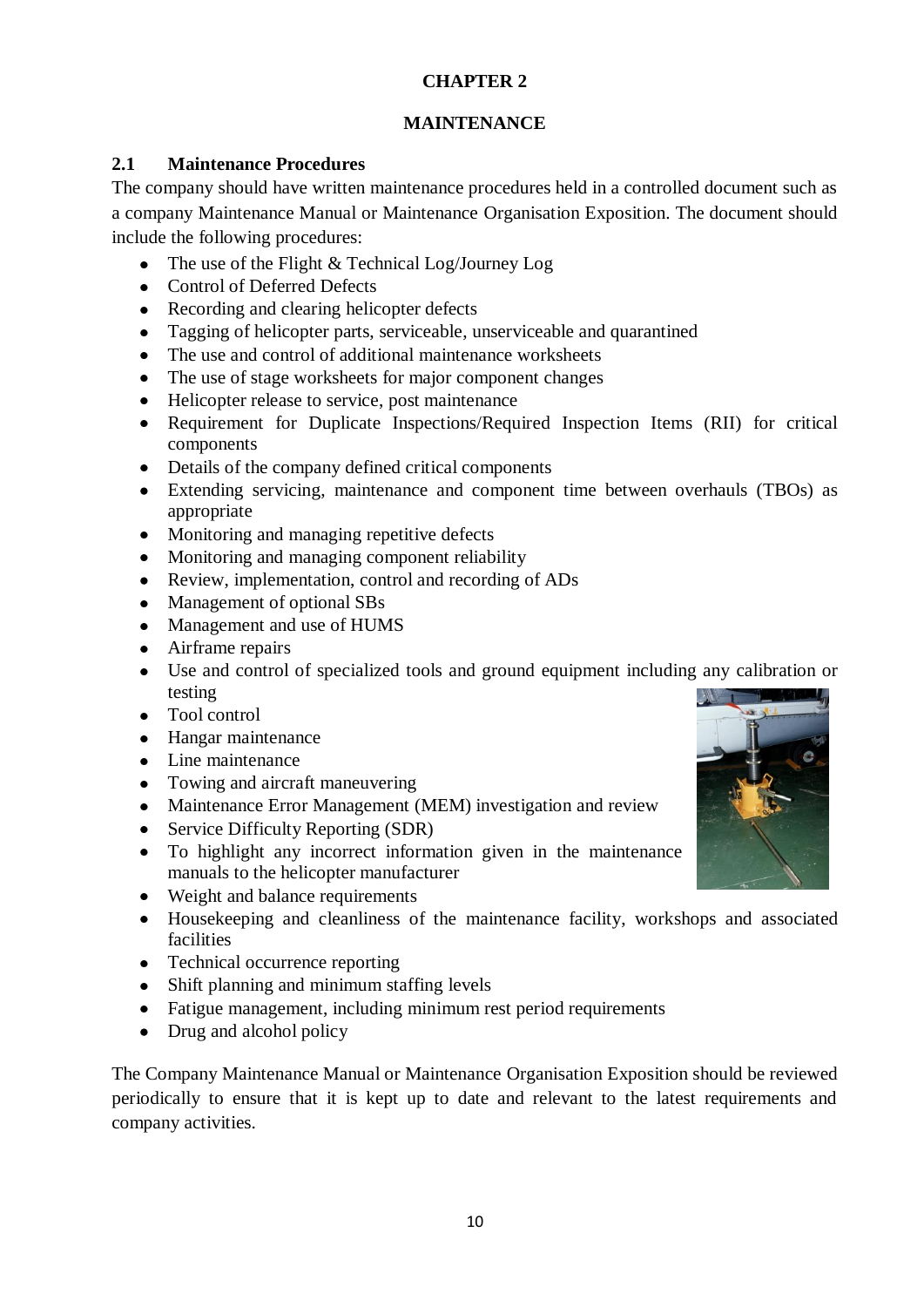# **2.2 Health & Usage Monitoring Systems (HUMS)**

HUMS is a valuable tool that if used correctly can give the helicopter operator useful information to help keep the helicopter airworthy. To get the best benefits from HUMS the following processes should be followed:

- A HUMS download must be taken at least at the end of each day's flying.
- Technical staff on site must be trained to analyze the daily download to ensure the following:
- There have been no exceedances since the last  $\bullet$ download
- That all parts of the HUMS are serviceable.  $\bullet$
- That any items being closely monitored have not deteriorated outside any proscribed  $\bullet$ limits.
- There is provision to send the download to a specialist to assist in evaluating the HUMS data as necessary before the next flight.
- The HUMS including the ground station should be covered by the Minimum Equipment List (MEL) or similar.
- The operator should have an arrangement in place with the helicopter/HUMS manufacturers for threshold management of the HUMS software.

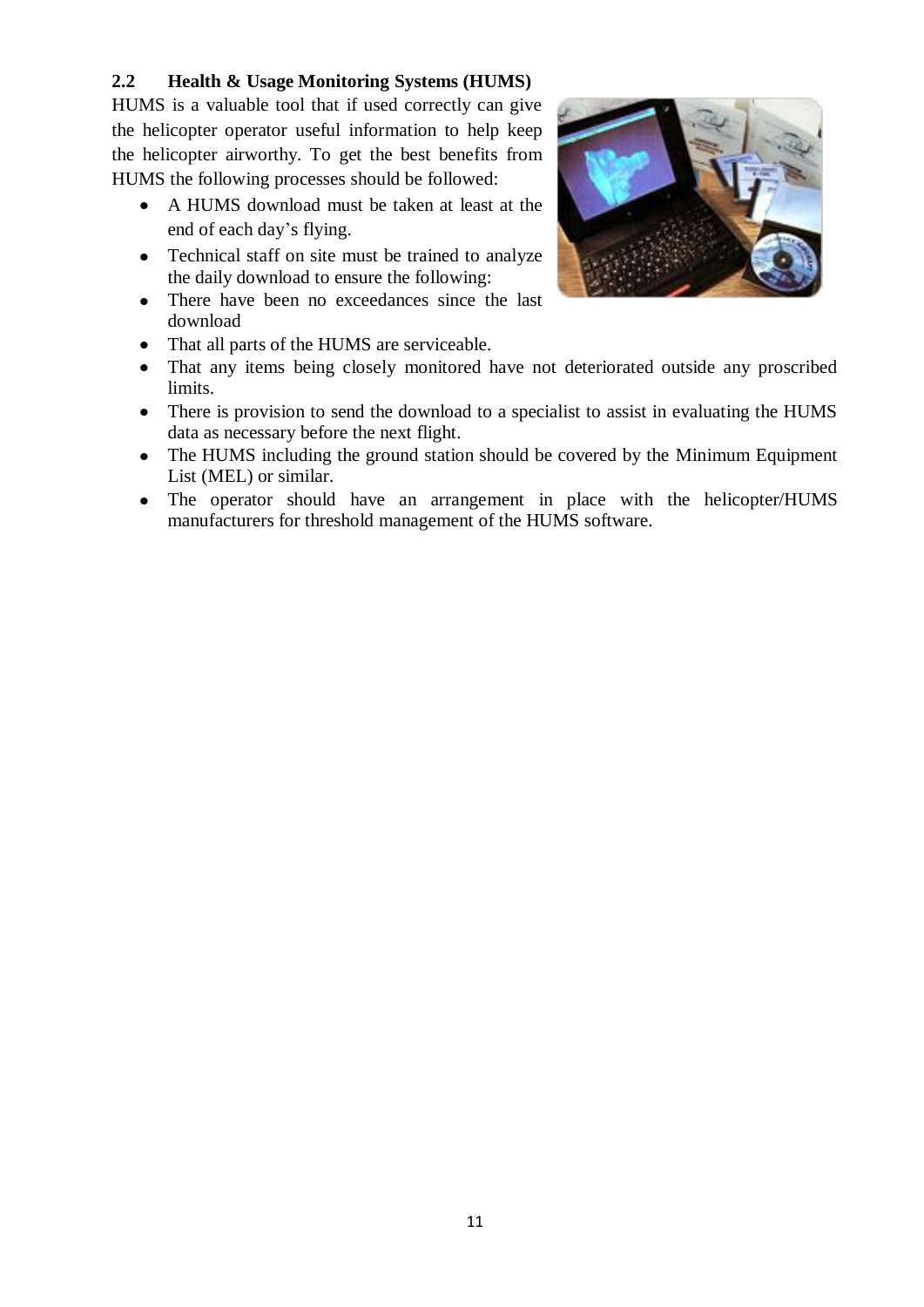# **MAINTENANCE ADMINISTRATION & DOCUMENTATION**

#### **3.1 Technical Records**

The helicopter technical records should be recorded on an off-the-shelf Technical Records database, or a locally developed database, or paper records.

Whichever method is used, the following should be recorded in the helicopter technical records:

- Scheduling maintenance requirements (Due List).
- Scheduling component changes (Due List).
- Scheduling repetitive AD or SB requirements (Due List).
- Listing the complete individual helicopter component inventory.
- Listing the AD status.
- Listing the SB status.
- Producing a monthly planned due list.
- Recording and managing deferred defects.
- Recording work carried out including component changes, modifications and repairs.

Whichever method of holding records, a back up record must be kept (normally in a fireproof container or offsite storage) and the Technical Records Manager must have a method of self audit to ensure the record keeping is correct.

Helicopter records should be updated at least weekly with the following:

- Helicopter flight hours
- Helicopter landings
- Helicopter cycles if appropriate
- Engine hours
- Engine cycles

All serialized helicopter components must be tracked and controlled as appropriate by the following:

- Time Since New (TSN)
- Time Between Overhaul (TBO)
- Service Life Limit (SLL)
- Flying hours
- Cycles
- Landings
- Calendar  $\bullet$



Maintenance checks should be highlighted as required by flying hours, cycles or calendar as appropriate. All aircraft records must be retained and archived in accordance with the requirements of the relevant National or Regional Authorities.

# **3.2 Flight & Technical Log (Journey Log)**

The Flight & Technical Log (FTL) is an important link between the technical department and the pilots. The log should clearly show the status of the helicopter and highlight to the pilot any requirements or feedback required post the flight. In particular the Flight & Technical log should have provision for the following: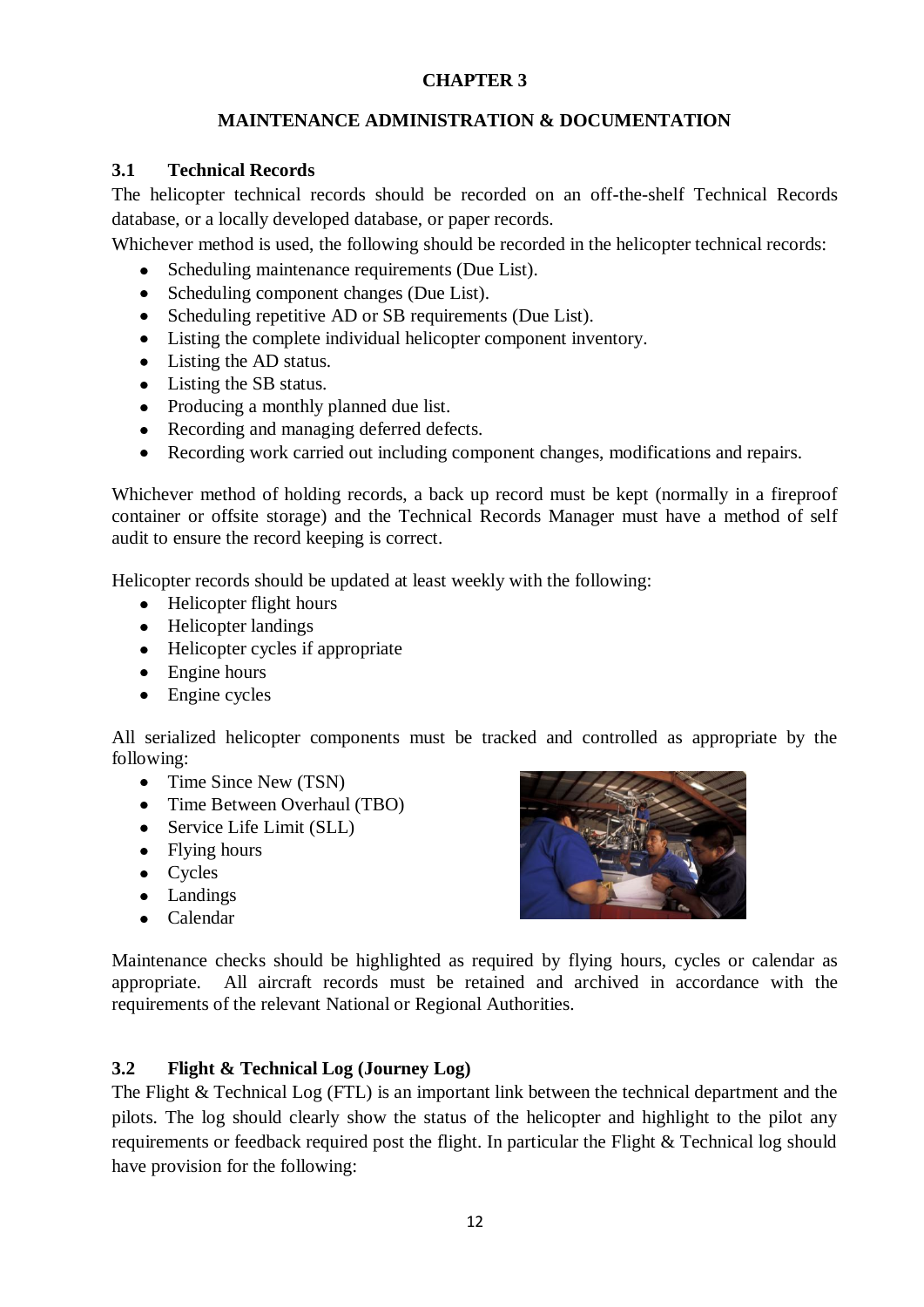- The total of flight hours, cycles & landings  $\bullet$
- The recording of individual flight details  $\bullet$
- $\bullet$ The total of the day's flight details and grand totals to be carried forward
- The pages of the FTL should be number indexed  $\bullet$
- The date
- The pilot(s) names and the helicopter acceptance signature  $\bullet$
- Technical department pre & post flight inspection signature as required  $\bullet$
- The details of the next planned maintenance
- Details of any MEL deferred items
- Space for the technical department to list flight test requirements  $\bullet$
- Space for the pilot to enter defects post flights, or enter positively "Nil defects"
- Space for recording husbandry or non airworthy issues  $\bullet$
- Records of engine power assurance checks
- Fuel uplift

# **3.3 Deferred Defect Log/No Go MEL Items**

The Deferred Defect (DD) log should have the following:

- Details of the defect.  $\bullet$
- The signature of certifying technician entering the defect plus the date.
- Date of when the DD must be rectified.
- The DD log pages should indexed.
- A space to enter the MEL reference.
- A space to record the FTL page number when the defect was entered in the FTL.
- Provision to record the FTL or worksheet reference when the defect is rectified.
- Reference to the replacement parts ordered (order number).

# **3.4 Maintenance Planning**

The company should use the following documents for maintenance planning:

- An approved helicopter maintenance schedule
- Manpower/maintenance requirement plans
- Maintenance review/planning meetings
- Component replacement requirements
- AD and SB listings from OEMs and Regulators (National or Regional Authorities)
- Modification embodiment plans
- Airframe repair requirements
- Helicopter operational usage forecast
- Special tooling requirements $\bullet$

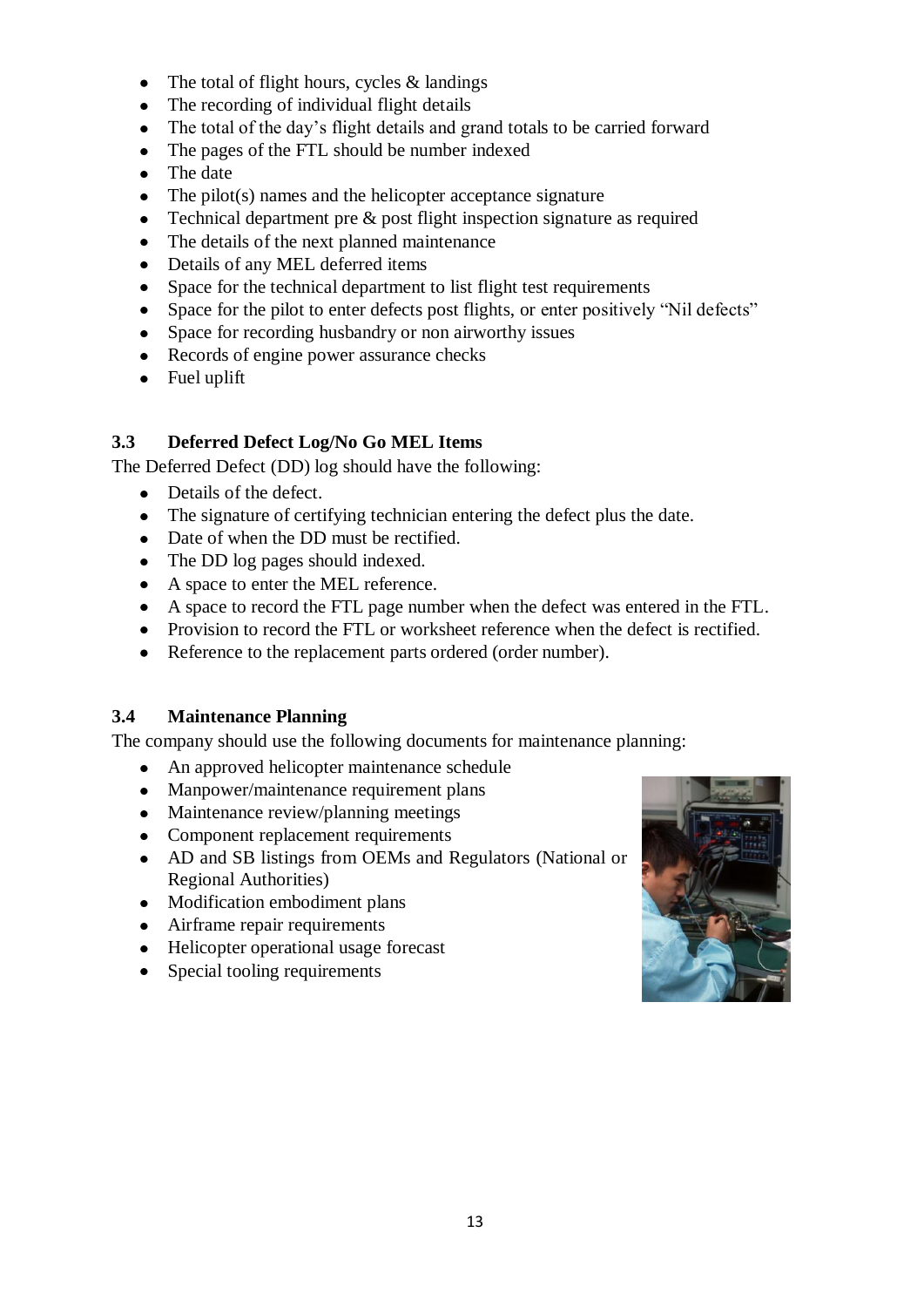# **3.5 Technical Library**

The Technical Library is responsible for the following:

- That all the required maintenance manuals for the helicopter types and associated equipment are available for use at the appropriate base.
- That all manuals are at the correct amendment status in accordance with the helicopter manufacturer's information.
- That a process is in place to ensure prompt receipt of all manual amendments and  $\bullet$ technical information from the helicopter manufacturer.
- That a process is in place to distribute issued amendments promptly and ensure manuals are updated.
- Have a process in place to ensure prompt receipt of ADs for the helicopters that it operates.
- That only controlled manuals are available for use and old or uncontrolled manuals are marked accordingly or destroyed.

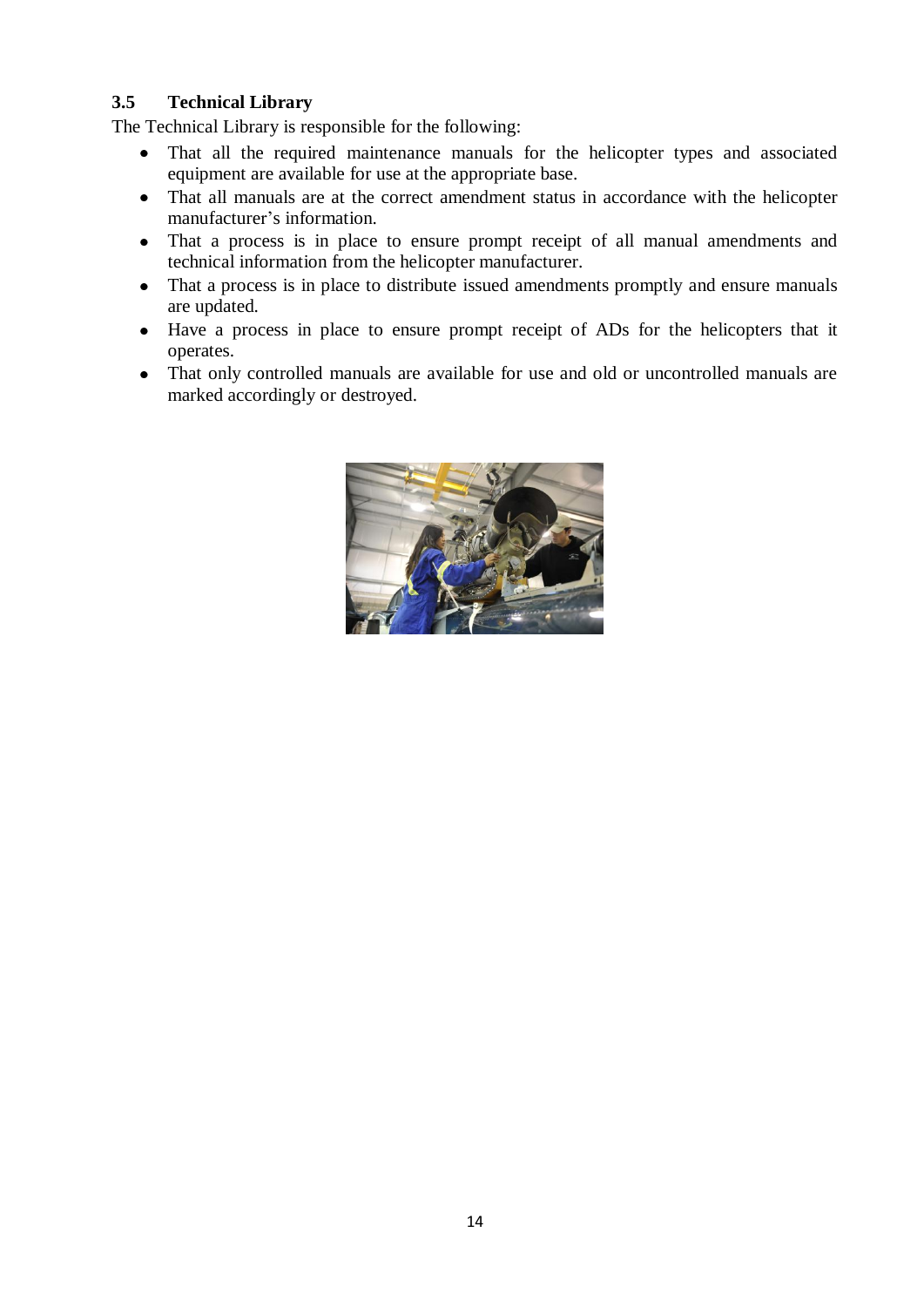#### **HELICOPTER PARTS STORE**

#### **4.1 Store Attributes**

The aircraft store should be a secure location with restricted access other than staff responsible for managing and operating the store.

The store should be large enough to hold all spare parts with stock held in identified locations, or in the case of large components specified secure locations.

Items in the store should held in either bins, racks, cupboards or stands as appropriate to the storage needs of the item; each with a location index to allow quick location.



The aircraft spare parts store should be in a clean, well ventilated and maintained, at a constant temperature to minimize the effects of condensation.

# **4.2 Store Management and Control**

The management and control of the helicopter spare parts store should be recorded in a controlled stores manual. The manual should cover the following:

- Description and layout of the store
- List of approved suppliers
- Process of supplier evaluation and audit process
- Process for ordering helicopter spares
- Process for the receipt and inspection of incoming spares
- A batch number or similar to allow any component to be traced to its original supplier or manufacturer
- Process for dispatching unserviceable spare parts for repair or overhaul  $\bullet$
- Process for scrapping components once past their shelf life or parts beyond economical repair
- Process for tagging, serviceable parts, unserviceable parts and quarantined parts
- Process for issuing components to technicians
- Process for tracking shelf life items held in the store
- List of staff that has access to the store
- Control of special tools
- Calibration of tools and equipment as required
- Use of stores database or card system for logging individual parts
- The process and periodicity of stock checks  $\bullet$
- A process for receipt of parts back into the store if removed serviceable from the  $\bullet$ helicopter or were unused after issue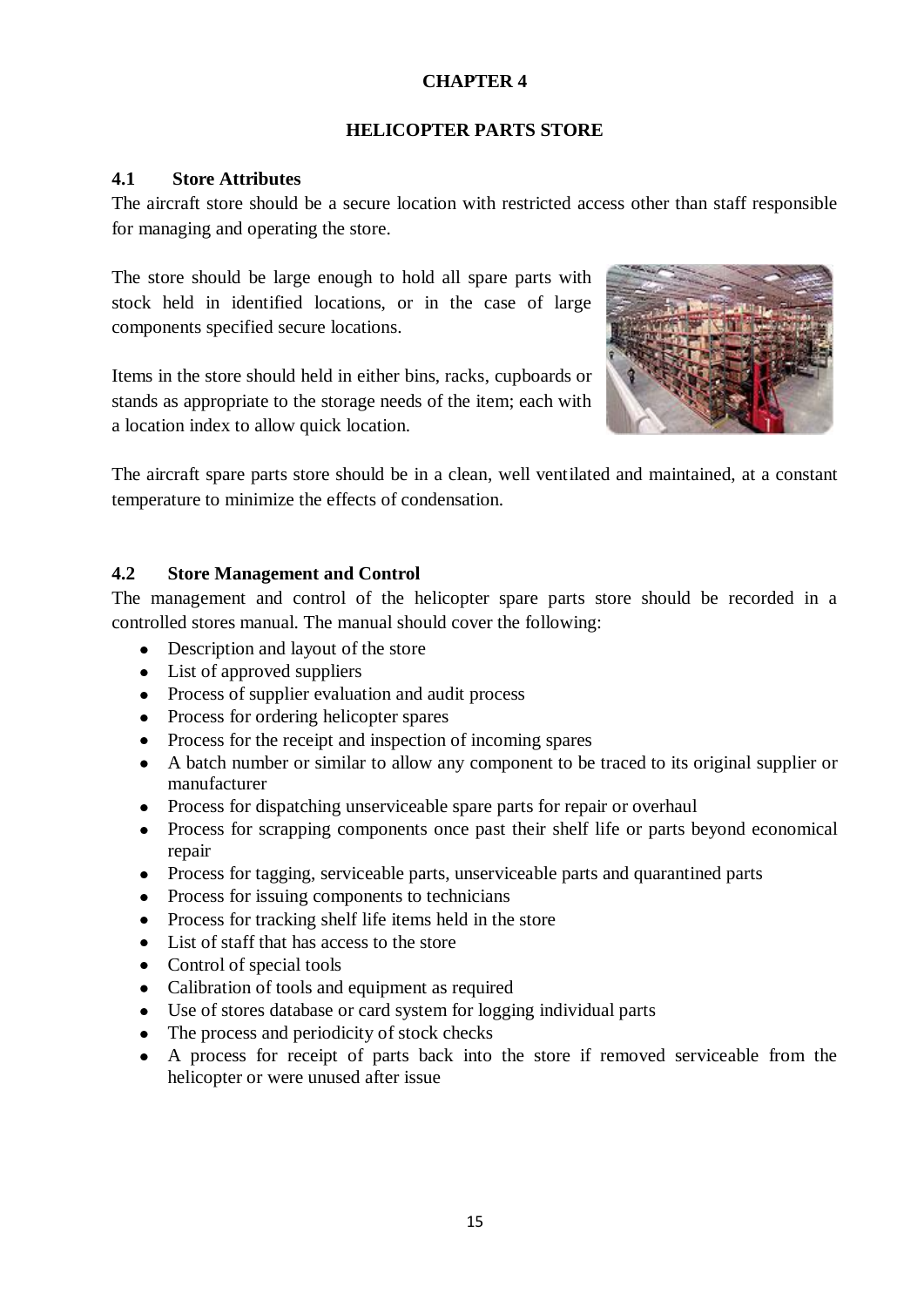# **4.3 Dedicated Areas**

The store should be divided up into the following dedicated areas:

- Receipt items.
- Items for dispatch.
- Unserviceable items awaiting a decision on their future.
- A secure location for quarantined items.
- Serviceable parts.

In addition toxic or flammable items should be stored in a safe area separate to the main stores area but still under the control of the stores department. It is however acceptable to have small amounts of ready use flammable items as oils and greases in the main store in a flame proof locker.

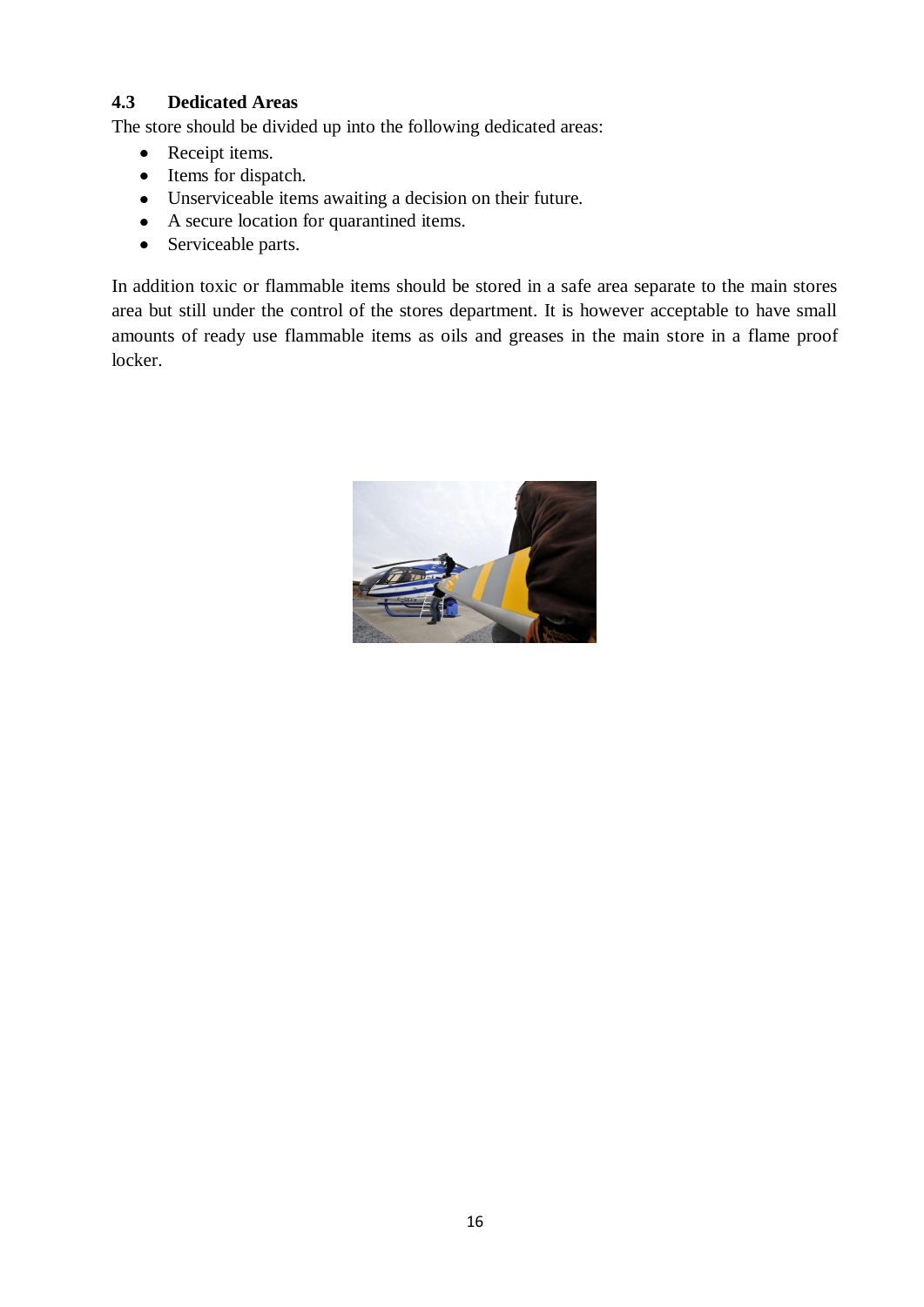#### **LINE MAINTENANCE & FUEL QUALITY CONTROL**

Line maintenance and operations should be covered in the company Maintenance Manual or Maintenance Organisation Exposition or a dedicated controlled company line maintenance manual. The manual should include the following:

- Procedures for line maintenance activities.
- List of approved line maintenance activities.
- Helicopter ground handling procedures including starting and shutting down helicopters.
- Training requirements for personnel ground handling helicopters.
- Passenger handling procedures.
- Daily helicopter fuel water drain test procedures.  $\bullet$
- Refuelling procedures.
- In situations where the organisation has its own bulk fuel facility, detailed procedure for the management and quality control of the facility and fuel stocks.
- $\bullet$ Required line fire fighting equipment.
- Procedures for managing loose articles on the line to prevent foreign object damage  $\bullet$ (FOD).

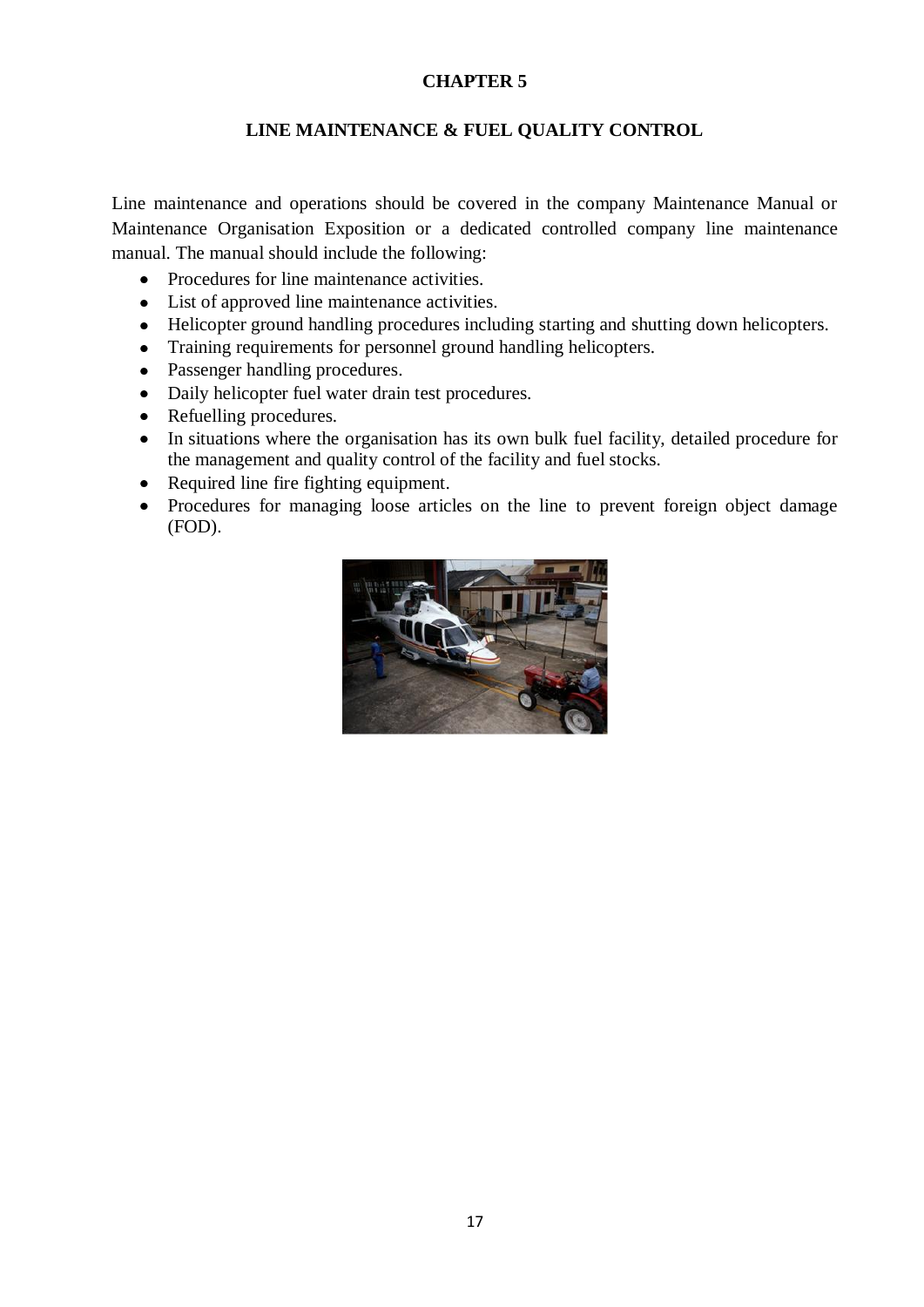# **QUALITY ASSURANCE**

The Maintenance Quality Assurance department should be managed by a company employee who is dedicated to Quality Assurance, or in the case of a small operator with limited number of staff there should be an employee with dedicated time allocated to Quality Assurance duties in addition to his or her other responsibilities. In the case that the Quality Manager has other duties, he or she should not be auditing any areas for which they are directly responsible.

Alternatively it is acceptable for a company to contract in, on a part time basis, a trained and approved Quality Manager.

The Maintenance Quality Assurance department could be part of the company Quality Assurance organisation that is responsible for Quality Assurance throughout the company.

# **6.1 Quality Policy:**

The company should have a written Quality Assurance Policy and a controlled Quality Assurance Manual to include the following:

- A description of the quality system
- The duties and responsibilities of the Quality Manager
- The training requirements for the quality auditors
- The generic audit plan
- Process for amending the planned audit program
- The management of audit findings including:
	- o The recording of findings
	- o The classification of findings; high, medium or low or similar
	- o The addressing of findings (e.g., corrective actions)
	- o The follow up and close-out of audit findings
	- o Assessment of the effectiveness of audit close out actions
- Compliance monitoring process for technical staff
- Product audit process
- The audit of any third parties
- $\bullet$ Process where applicable for the extension of maintenance checks and component overhaul life

# **6.2 Responsibilities of the Quality Manager:**

- Managing the Quality Assurance department.  $\bullet$
- Providing oversight of the maintenance organisation.
- The currency of the Quality Manual.
- Developing the technical department audit program
- Planning, implementation and managing the audit program  $\bullet$
- Training program including Human Factors and SMS training for the quality auditors  $\bullet$
- Auditing of out stations
- Auditing of third parties as required  $\bullet$
- Managing audit findings
- Managing any Quality Assurance database $\bullet$

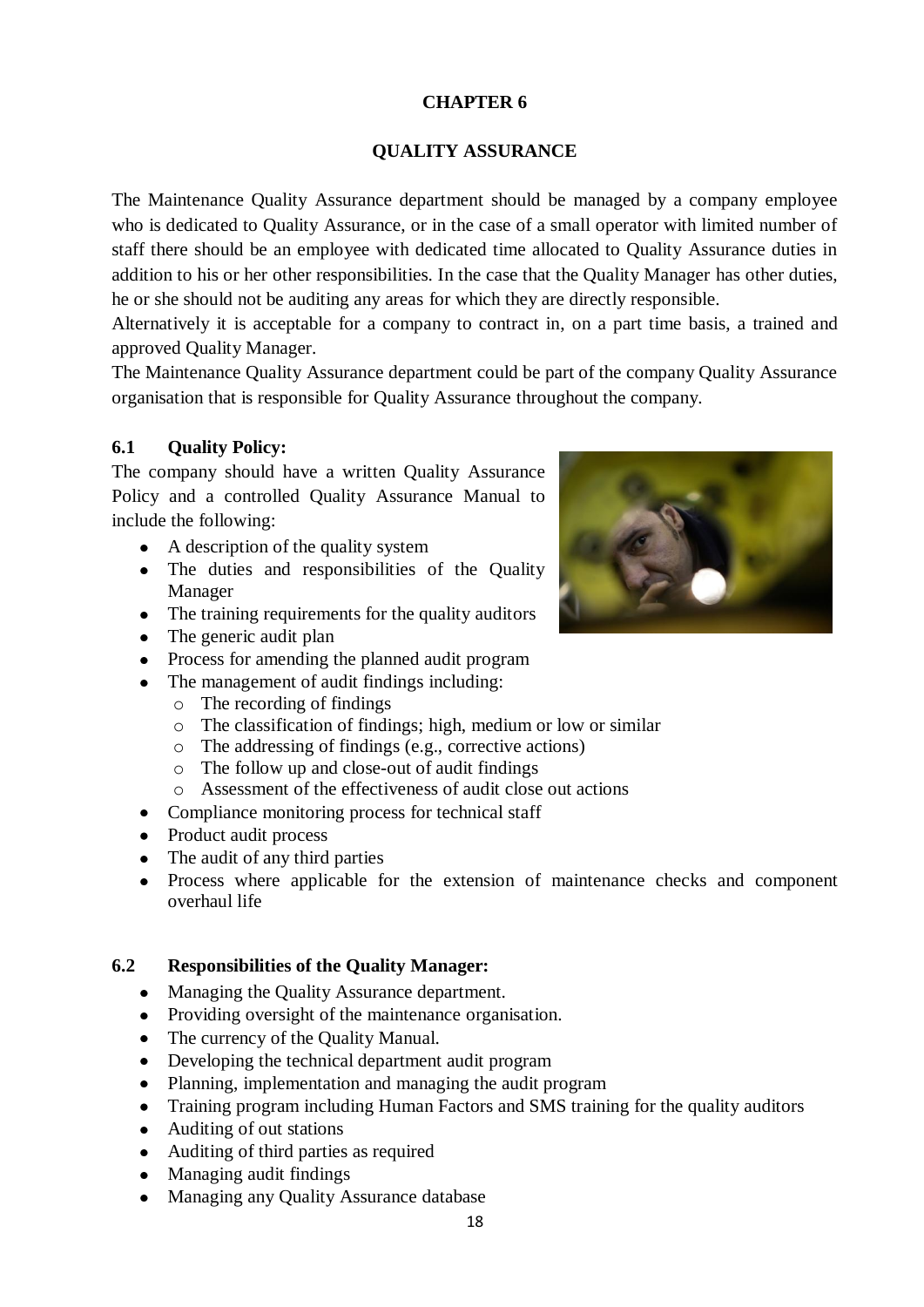- Overseeing the Compliance Monitoring program
- Liaising with the Civil Aviation Authority
- Operating the company certifying staff approval process
- Developing Quality Assurance department statistics
- Informing the Accountable Manager of the status of the quality system and auditing findings
- $\bullet$ Managing maintenance occurrence & maintenance error reports and investigations
- Control and management of maintenance check and component overhaul life extensions
- Attending maintenance management review meetings
- Control of approved suppliers list

# **6.3 Technical Department Quality Audit Program:**

- The annual audit program should cover all the technical areas of the company.
- Audits should cover the working periods of the company particularly night and weekend work, where appropriate.
- Product audits should be part of the audit plan.

#### **6.4 Quality Auditors training:**

- Quality auditors should have received a formal auditor training course
- One auditor minimum should have done Lead Auditor training
- Quality auditors should have received Human Factors training
- Quality auditors should have received SMS awareness training
- Quality auditors should receive periodic recurrent training

# **6.5 Quality Assurance Administration Control**

The audit program, audit findings and audit follow up should be managed by either software or paper manual system. Ideally if software is used the software should be able to manage the findings of both the SMS and the Quality System.

Whichever system is used to control the Quality Assurance, the following should be managed:

- The internal audit program
- External audit program including client audits
- All audit findings
- The audit finding classification and risk assessment
- Findings follow up (e.g., corrective actions)
- Findings close out
- Effectiveness of the audit program and the highlighting of and trends, positive or negative with audit findings
- Quality audit statistics.

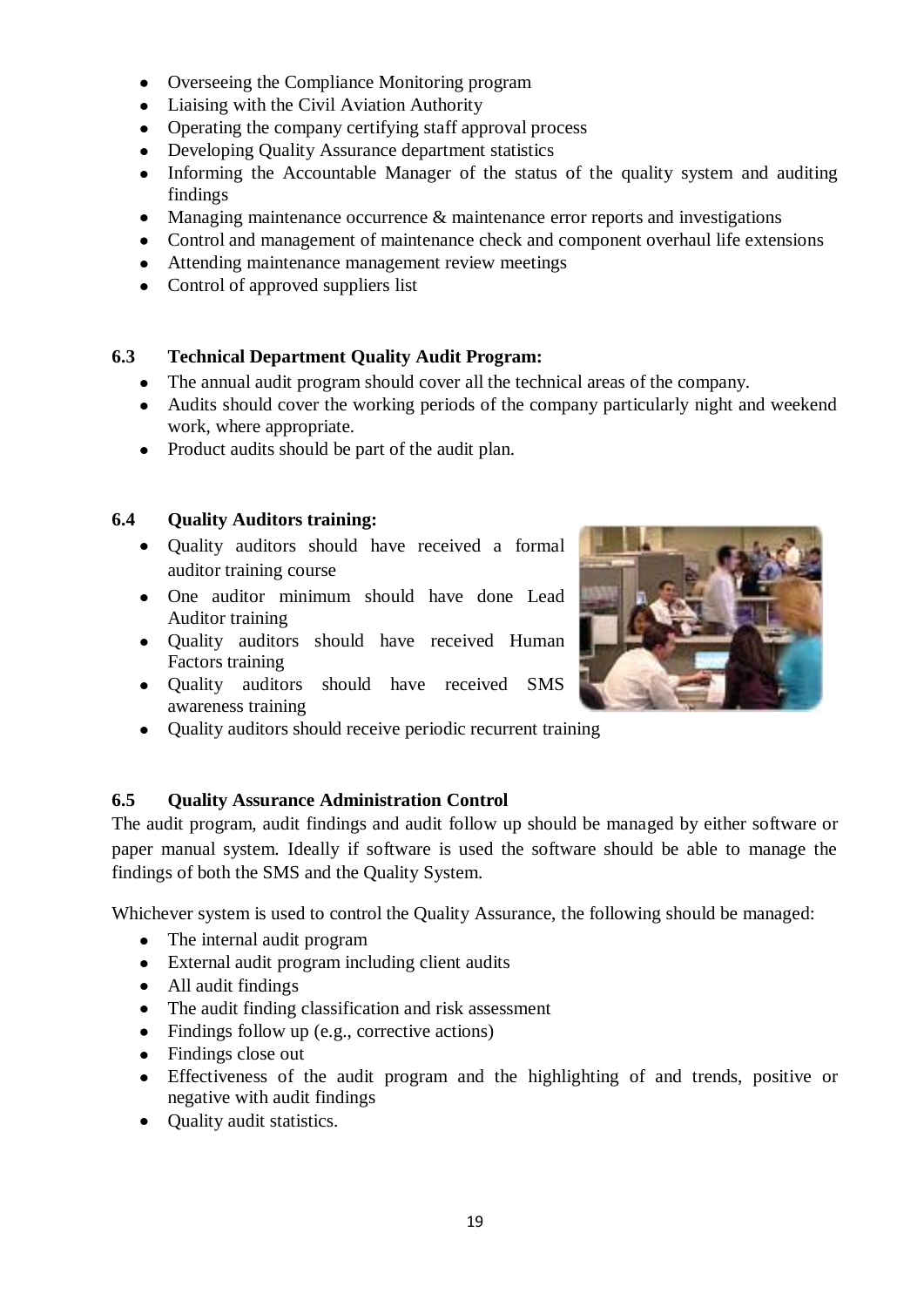# **6.6 Compliance Monitoring Program**

In large organisations and whenever practicable in smaller organisations, each maintenance technician should periodically (at least annually) be observed during a maintenance task by an independent person who is competent to assess whether the technician observed:

- Has the appropriate tools and workspace
- Has the appropriate training for the assigned task
- Uses the appropriate procedures; e.g., with reference to required technical documents and the company's Maintenance Manual or Maintenance Organisation Exposition

The lessons learned from observation of maintenance tasks should be fed back into maintenance training and the maintenance procedures (e.g., Maintenance Manual or Maintenance Organisation Exposition) to promote continuous improvement.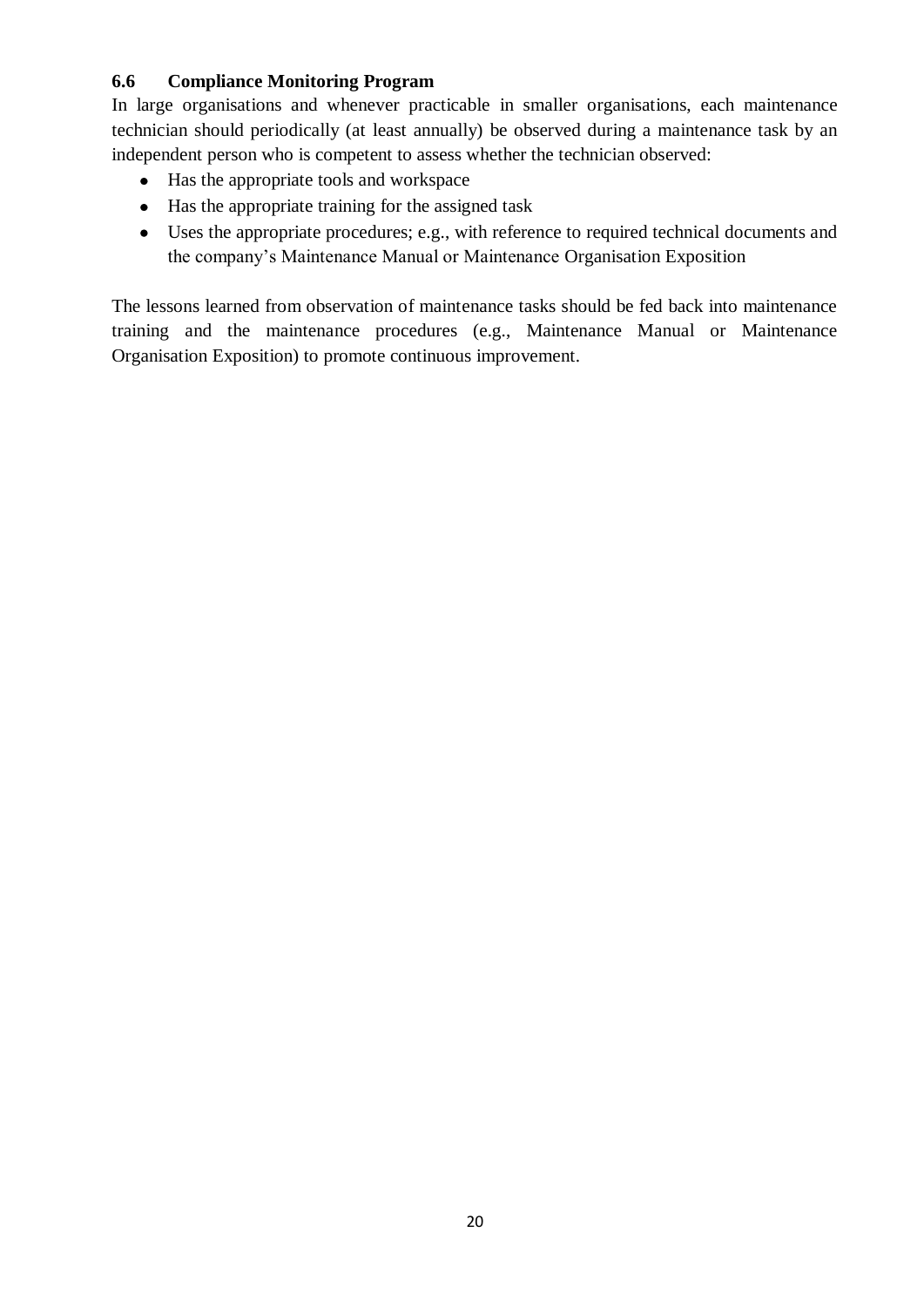#### **REFERENCES**

The toolkit has been developed using best practiced observed by many good helicopter operators from throughout all parts of the world by the toolkit developer. The references listed below are some of many excellent documents available that may be used by operators when deciding how to develop or introduce systems listed in the toolkit.

- EASA Continuous Airworthiness Maintenance Organisation (CAMO), Part M subpart G
- EASA Part 145 Maintenance Organisations Approval, and its Technical Handbook <http://easa.europa.eu/rulemaking/technical-publications.php>
- EASA Part M Continuing Airworthiness Requirements, and its Technical Handbook <http://easa.europa.eu/rulemaking/technical-publications.php>
- FAA Part 43 Maintenance, Preventive Maintenance, Rebuilding and Alteration
- FAA Part 121, § 121.373 and Part 135, § 135.431defining a Continuing Analysis and Surveillance System (CASS)
- FAA AC No 120-79A Developing and Implementing an Air Carrier Continuing Analysis and Surveillance System
- FAA AC 120-16, Air Carrier Maintenance Programs
- FAA Aircraft Maintenance Human Factors web portal: [https://hfskyway.faa.gov/hfskyway/](https://hfskyway.faa.gov/hfskyway/index.aspx)
- FAA Safety Team web portal: <http://www.faasafety.gov/>
- International Oil & Gas Producers Aircraft Management Guidelines [www.ogp.org.uk/pubs/390.pdf](http://www.ogp.org.uk/pubs/390.pdf)
- SKYbrary Human Factors web portal: [http://www.skybrary.aero/index.php/Portal:Human\\_Factors](http://www.skybrary.aero/index.php/Portal:Human_Factors)
- UK CAA CAP 716 Aviation Maintenance Human Factors (EASA Part-145) [http://www.caa.co.uk/application.aspx?catid=33&pagetype=65&appid=11&mode=detail&id](http://www.caa.co.uk/application.aspx?catid=33&pagetype=65&appid=11&mode=detail&id=275)  $=275$